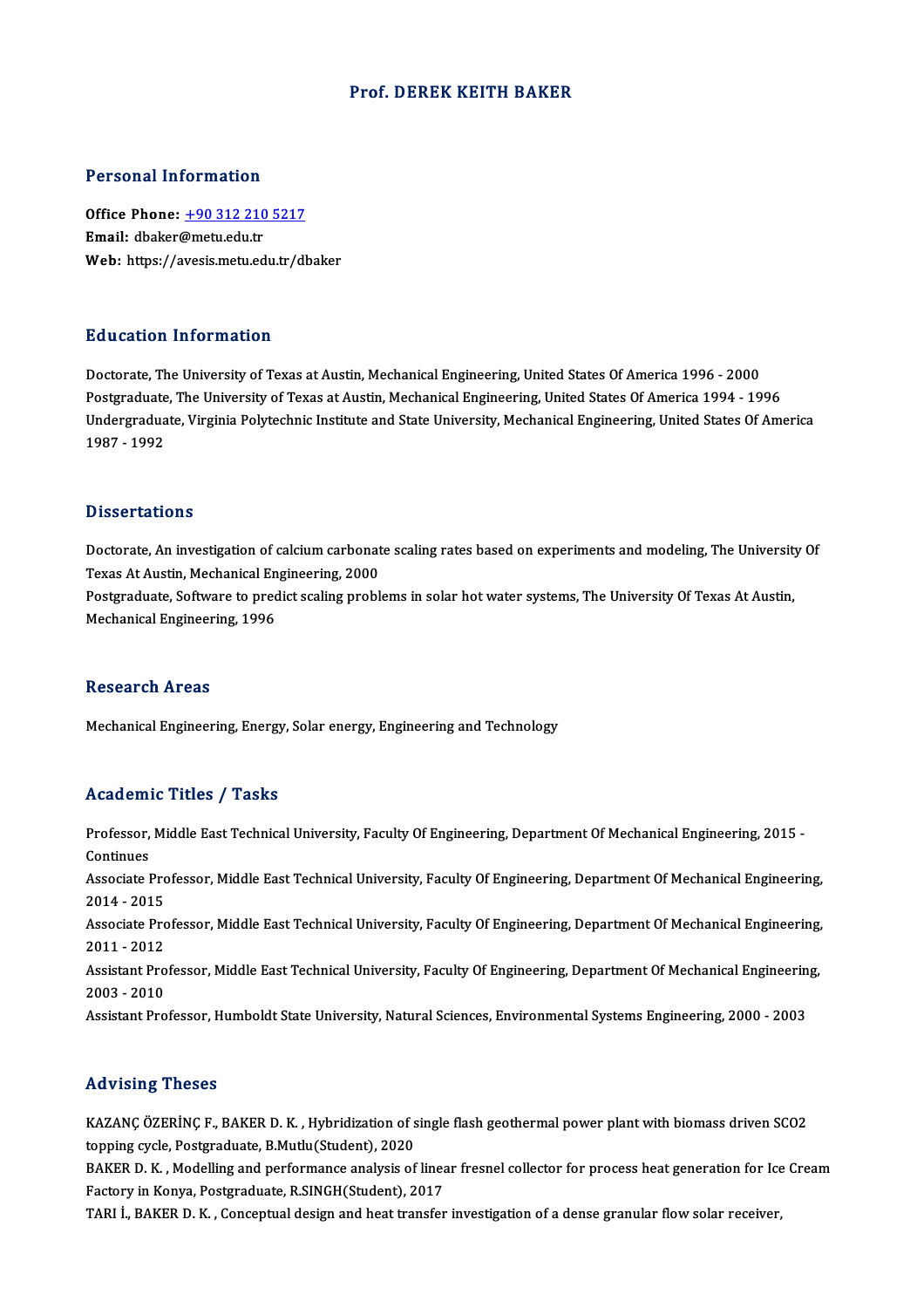Postgraduate, E.FAİR(Student), 2017

Postgraduate, E.FAİR(Student), 2017<br>TARI İ., BAKER D. K. , Numerical comparison and sizing of sensible and latent thermal energy storage for compressed air<br>spargy stanage, Bestgraduate, M.KAVA(Student), 2015 Postgraduate, E.FAİR(Student), 2017<br>TARI İ., BAKER D. K. , Numerical comparison and sizing<br>energy storage, Postgraduate, M.KAYA(Student), 2015<br>BAKER D. K., CÜVENC XAZICIQĞLILA, Desirp and mod TARI İ., BAKER D. K. , Numerical comparison and sizing of sensible and latent thermal energy storage for compressed<br>energy storage, Postgraduate, M.KAYA(Student), 2015<br>BAKER D. K. , GÜVENÇ YAZICIOĞLU A., Design and modelin

energy storage, Postgraduate, M.KAYA(Student), 2015<br>BAKER D. K. , GÜVENÇ YAZICIOĞLU A., Design and modeling of a novel rectifier with ceramic ho<br>contactor for miniaturized absorption cooling devices, Postgraduate, O.ÖZKAN( BAKER D. K. , GÜVENÇ YAZICIOĞLU A., Design and modeling of a novel rectifier with ceramic hollow fiber<br>contactor for miniaturized absorption cooling devices, Postgraduate, 0.ÖZKAN(Student), 2015<br>BAKER D. K. , Modelling and

contactor for miniaturized absorption cooling devices, Postgraduate, O.ÖZKAN(Student), 2015<br>BAKER D. K. , Modelling and transient analysis of a hybrid liquid Desiccant cooling system, Post<br>A.KARSHENASS(Student), 2014 BAKER D.K. , Modelling and transient analysis of a hybrid liquid Desiccant cooling system, Postgraduate, A.KARSHENASS(Student), 2014<br>BAKER D.K. , Methodology to size large scale solar PV installations for institutions with

BAKER D. K., Methodology to size large scale solar PV installations for institutions with unidirectional metering, BAKER D. K. , Methodology to size large scale solar PV installations for institutions with unidirectional metering,<br>Postgraduate, M.ARSALAN(Student), 2014<br>BAKER D. K. , Theoretical and experimental investigation on charact

Postgraduate, M.ARSALAN(Student), 2014<br>BAKER D. K. , Theoretical and experimental investigation on characteris<br>advanced porous materials, Postgraduate, N.BONYADI(Student), 2014<br>CÜVENC XAZICIQČLU A. PAKER D. K., Modelling, BAKER D. K. , Theoretical and experimental investigation on characteristics of adsorption cooling systems using<br>advanced porous materials, Postgraduate, N.BONYADI(Student), 2014<br>GÜVENÇ YAZICIOĞLU A., BAKER D. K. , Modellin

advanced porous materials, Postgraduate, N.BONYADI(Student), 2014<br>GÜVENÇ YAZICIOĞLU A., BAKER D. K. , Modelling, transient simulation and pa<br>collector with thermal energy storage, Postgraduate, T.Akba(Student), 2014<br>CÜVENC GÜVENÇ YAZICIOĞLU A., BAKER D. K. , Modelling, transient simulation and parametric study of parabolic trough<br>collector with thermal energy storage, Postgraduate, T.Akba(Student), 2014<br>GÜVENÇ YAZICIOĞLU A., BAKER D. K. , Mo

collector with thermal energy storage, Postgraduate, T.Akba(Student), 2014<br>GÜVENÇ YAZICIOĞLU A., BAKER D. K. , Modelling, transient simulations and par<br>collectors with thermal energy storage, Postgraduate, T.AKBA(Student), GÜVENÇ YAZICIOĞLU A., BAKER D. K. , Modelling, transient simulations and parametric studies of parabolic t<br>collectors with thermal energy storage, Postgraduate, T.AKBA(Student), 2014<br>BAKER D. K. , Baker D., Energy optimal

collectors with thermal energy storage, Postgraduate, T.AKBA(Student), 2014<br>BAKER D. K. , Baker D., Energy optimal path planning of an unmanned solar powered aircraft, Postgraduate,<br>E.Emre(Student), 2013 BAKER D. K. , Baker D., Energy optimal path planning of an unmanned solar powered aircraft, Postgraduate,<br>E.Emre(Student), 2013<br>BAKER D. K. , Modeling and simulations of direct steam generation in concentrating solar power

E.Emre(Student), 2013<br>BAKER D. K. , Modeling and simulations of direct steam general strough collectors, Postgraduate, C.Uçkun(Student), 2013<br>BAKER D. K., CALISKAN M. A mathodology for designing BAKER D. K. , Modeling and simulations of direct steam generation in concentrating solar power plants using parabo<br>trough collectors, Postgraduate, C.Uçkun(Student), 2013<br>BAKER D. K. , ÇALIŞKAN M., A methodology for design

trough collectors, Postgraduate, C.Uçkun(Student), 2013<br>BAKER D. K. , ÇALIŞKAN M., A methodology for designing tonpilz-type transducers, Postgraduate, K.Çepni(Studen<br>2011<br>BAKER D. K. , Numerical modeling and performance an BAKER D.K., CALISKAN M., A methodology for designing tonpilz-type transducers, Postgraduate, K.Cepni(Student),

Postgraduate, O.Taylan(Student), 2010 BAKER D. K. , Numerical modeling and performance analysis of solar-powered ideal adsorption cooling systems,<br>Postgraduate, O.Taylan(Student), 2010<br>BAKER D. K. , Baker D., Simulations of a large scale solar thermal power pl

Postgraduate, O.Taylan(Student), 2010<br>BAKER D. K. , Baker D., Simulations of a large scale sola<br>trough collectors, Postgraduate, Y.Usta(Student), 2010<br>BAKER D. K. - 2 d.modeling of annoton exchange memb BAKER D. K. , Baker D., Simulations of a large scale solar thermal power plant in Turkey using concentratin<br>trough collectors, Postgraduate, Y.Usta(Student), 2010<br>BAKER D. K. , 2-d modeling of aproton exchange membrane fue

BAKER D. K., 2-d modeling of aproton exchange membrane fuel cell, Postgraduate, E.Ağar(Student), 2010

trough collectors, Postgraduate, Y.Usta(Student), 2010<br>BAKER D. K. , 2-d modeling of aproton exchange membrane fuel cell, Postgraduate, E.Ağar(Student), 2010<br>BAKER D. K. , Thermodynamic and economic analysis of a solar the

BAKER D.K., Energy and exergy analyses of high school heating system, Postgraduate, M.Dilek(Student), 2007

#### Articles Published in Journals That Entered SCI, SSCI and AHCI Indexes

rticles Published in Journals That Entered SCI, SSCI and AHCI Indexes<br>I. Modeling heat exchangers with an open source DEM-based code for granular flows<br>Johnson E.E., TABLI, BAKER D.K. Modeling heat exchangers with<br>Johnson E.F., TARI İ., BAKER D. K.<br>SOLAR ENERCY val 229 an 274-28 Modeling heat exchangers with an open source DEM-based c<br>Johnson E. F., TARI İ., BAKER D. K.<br>SOLAR ENERGY, vol.228, pp.374-386, 2021 (Journal Indexed in SCI)<br>Development and analysis of the novel bybridization of a sin

Johnson E. F. , TARI İ., BAKER D. K.<br>SOLAR ENERGY, vol.228, pp.374-386, 2021 (Journal Indexed in SCI)<br>II. Development and analysis of the novel hybridization of a single-flash geothermal power plant with<br>biomass driven sco SOLAR ENERGY, vol.228, pp.374-386, 2021 (Journal Indexe<br>Development and analysis of the novel hybridization<br>biomass driven sco2-steam rankine combined cycle<br>Muthe B. BAKER D. K., KAZANGÖZERİNG E Mutlu B., BAKER D. K., KAZANÇ ÖZERİNÇ F. Mutlu B., BAKER D. K., KAZANÇ ÖZERİNÇ F.<br>Entropy, vol.23, no.6, 2021 (Journal Indexed in SCI)<br>III. Radiative heat transfer in the discrete element method using distance based approximations<br>Johnson E.E., TABLİ, BAKER D. K.

Entropy, vol.23, no.6, 2021 (Journal Indexed in SCI)

Entropy, vol.23, no.6, 2021 (Journa<br>Radiative heat transfer in the d<br>Johnson E. F. , TARI İ., BAKER D. K.<br>ROWDER TECHNOLOCY, vol.220. n Radiative heat transfer in the discrete element method using distan<br>Johnson E. F., TARI İ., BAKER D. K.<br>POWDER TECHNOLOGY, vol.380, pp.164-182, 2021 (Journal Indexed in SCI)<br>Selar thermal driven druing technologies for lar

Johnson E. F., TARI İ., BAKER D. K.<br>POWDER TECHNOLOGY, vol.380, pp.164-182, 2021 (Journal Indexed in SCI)<br>IV. Solar-thermal driven drying technologies for large-scale industrial applications: State of the art,<br>gang and app POWDER TECHNOLOGY, vo<br>Solar-thermal driven dry<br>gaps, and opportunities<br>Kamfa L Elush L Bartali B Solar-thermal driven drying tecl<br>gaps, and opportunities<br>Kamfa I., Fluch J., Bartali R., Baker D.<br>INTERNATIONAL JOURNAL OF ENER gaps, and opportunities<br>Kamfa I., Fluch J., Bartali R., Baker D.<br>INTERNATIONAL JOURNAL OF ENERGY RESEARCH, vol.44, no.13, pp.9864-9888, 2020 (Journal Indexed in SCI)

Kamfa I., Fluch J., Bartali R., Baker D.<br>INTERNATIONAL JOURNAL OF ENERGY RESEARCH, vol.44, no.13, pp.9864-9888, 2020 (Journal Indexed in S.<br>V. A Monte Carlo method to solve for radiative effective thermal conductivity for INTERNATIONAL JOURNAL OF ENERGY RESE<br>A Monte Carlo method to solve for radio<br>various solid fractions and emissivities<br>Johnson E. Tom <sup>i</sup>. Polson D. A Monte Carlo method t<br>various solid fractions a<br>Johnson E., Tarı İ., Baker D.<br>JOUPNAL OF OUANTITATIV various solid fractions and emissivities<br>Johnson E., Tarı İ., Baker D.<br>JOURNAL OF QUANTITATIVE SPECTROSCOPY & RADIATIVE TRANSFER, vol.250, 2020 (Journal Indexed in SCI)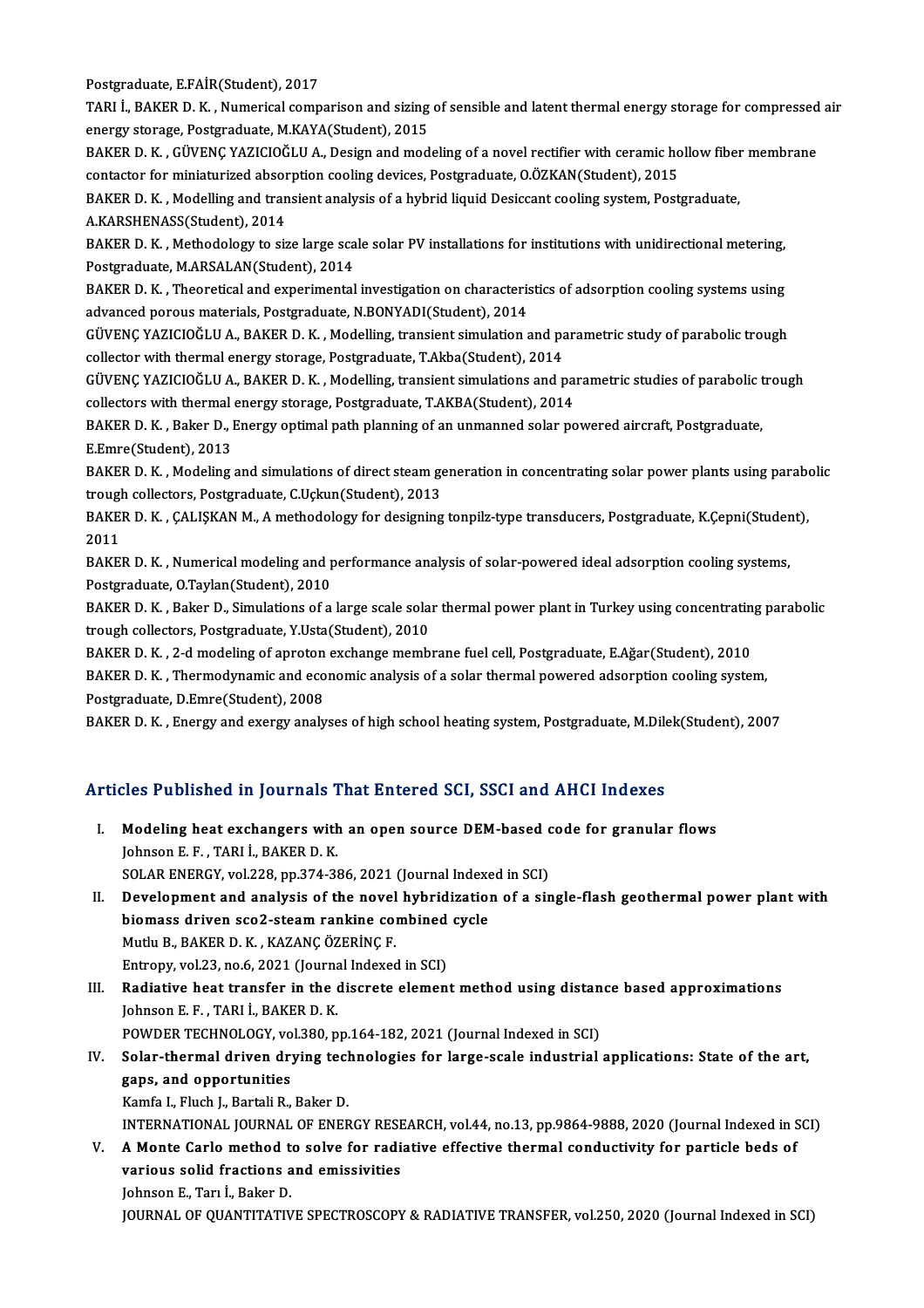VI. Modeling, transient simulations and parametric studies of parabolic trough collectors with thermal<br>Apongy stanses Modeling, trans<br>energy storage<br>Altha T. Bakar D. Modeling, transient simulations and p<br>energy storage<br>Akba T., Baker D., GÜVENÇ YAZICIOĞLU A.<br>SOLAP ENERCY vol 100 pp 407 500 2026

energy storage<br>Akba T., Baker D., GÜVENÇ YAZICIOĞLU A.<br>SOLAR ENERGY, vol.199, pp.497-509, 2020 (Journal Indexed in SCI)<br>An investisation of ontimum BV and wind onergy system san

Akba T., Baker D., GÜVENÇ YAZICIOĞLU A.<br>SOLAR ENERGY, vol.199, pp.497-509, 2020 (Journal Indexed in SCI)<br>VII. An investigation of optimum PV and wind energy system capacities for alternate short and long-term<br>energy st SOLAR ENERGY, vol.199, pp.497-509, 2020<br>An investigation of optimum PV and v<br>energy storage sizing methodologies<br>Al Chussain L. Taylan Q. BAKEP D. K. Al-Ghussain L., Taylan O., BAKER D. K. INTERNATIONAL JOURNALOF ENERGYRESEARCH,vol.43,no.1,pp.204-218,2019 (Journal Indexed inSCI) Al-Ghussain L., Taylan O., BAKER D. K.<br>INTERNATIONAL JOURNAL OF ENERGY RESEARCH, vol.43, no.1, pp.204-218, 2019 (Journal Indexed in SCI)<br>VIII. Sizing of Photovoltaic-Wind-Battery Hybrid System for a Mediterranean Island

- INTERNATIONAL JOURNAL OF ENERGY RESEARCH,<br>Sizing of Photovoltaic-Wind-Battery Hybrid Sy<br>Estimated and Measured Meteorological Data<br>Sedati S.M. S., Jabani E. Taylan O. BAKER D.K. Sizing of Photovoltaic-Wind-Battery Hybr<br>Estimated and Measured Meteorological I<br>Sadati S. M. S. , Jahani E., Taylan O., BAKER D. K.<br>JOUPNAL OF SOLAR ENERCY ENCINEERING TE Estimated and Measured Meteorological Data<br>Sadati S. M. S. , Jahani E., Taylan O., BAKER D. K.<br>JOURNAL OF SOLAR ENERGY ENGINEERING-TRANSACTIONS OF THE ASME, vol.140, no.1, 2018 (Journal Indexed<br>in SCI) Sadati S. M. S., Jahani E., Taylan O., BAKER D. K. JOURNAL OF SOLAR ENERGY ENGINEERING-TRANSACTIONS OF THE ASME, vol.140, no.1, 2018 (Journal Indexed<br>in SCI)<br>IX. Technoeconomic and exergy analysis of a solar geothermal hybrid electric power plant using a novel<br>combined qua
- in SCI)<br>Technoeconomi<br>combined cycle<br><sup>Ronyndi N.</sup> Johns Technoeconomic and exergy an:<br>combined cycle<br>Bonyadi N., Johnson E., BAKER D. K.<br>ENEDCY CONVERSION AND MANAC combined cycle<br>Bonyadi N., Johnson E., BAKER D. K.<br>ENERGY CONVERSION AND MANAGEMENT, vol.156, pp.542-554, 2018 (Journal Indexed in SCI)

Bonyadi N., Johnson E., BAKER D. K.<br>ENERGY CONVERSION AND MANAGEMENT, vol.156, pp.542-554, 2018 (Journal Indexed in SCI)<br>X. Numerical Analysis of Phase Change Material Characteristics Used in a Thermal Energy Storage<br>P ENERGY<br>Numeri<br>Device<br><sup>Ronvedi</sup> Numerical Analysis of Phase Change Material Ch:<br>Device<br>Bonyadi N., Somek S. K. , Ozalevli C. C. , Baker D., TARI İ.<br>HEAT TRANSEER ENCINEERING, val 30. no 3. nn 269.2.

Device<br>Bonyadi N., Somek S. K. , Ozalevli C. C. , Baker D., TARI İ.<br>HEAT TRANSFER ENGINEERING, vol.39, no.3, pp.268-276, 2018 (Journal Indexed in SCI)

XI. Solar energy potentials in strategically located cities in Nigeria: Review, resource assessment and PV system design system design<br>Okoye C. O. , Taylan O., BAKER D. K.<br>RENEWABLE & SUSTAINABLE ENERGY REVIEWS, vol.55, pp.550-566, 2016 (Journal Indexed in SCI)<br>A study to incorporate renewable energy technologies into the newer pertfolie of

Okoye C.O., Taylan O., BAKER D.K.

- Okoye C. O., Taylan O., BAKER D. K.<br>RENEWABLE & SUSTAINABLE ENERGY REVIEWS, vol.55, pp.550-566, 2016 (Journal Indexed in SCI)<br>XII. A study to incorporate renewable energy technologies into the power portfolio of Karachi, P RENEWABLE & SUSTAINABLE ENERGY REVIEWS, vol.55, pp.550-5<br>A study to incorporate renewable energy technologies into<br>Ali S. M. H. , Zuberi M. J. S. , Tariq M. A. , BAKER D. K. , Mohiuddin A.<br>RENEWARLE & SUSTAINARLE ENERCY RE A study to incorporate renewable energy technologies into the power portfolio of Karachi, Pakistan<br>Ali S. M. H. , Zuberi M. J. S. , Tariq M. A. , BAKER D. K. , Mohiuddin A.<br>RENEWABLE & SUSTAINABLE ENERGY REVIEWS, vol.47, p
- Ali S. M. H. , Zuberi M. J. S. , Tariq M. A. , BAKER D. K. , Mohiuddin A.<br>RENEWABLE & SUSTAINABLE ENERGY REVIEWS, vol.47, pp.14-22, 2015 (Journal Indexed in SCI)<br>XIII. Energetic and economic performance analyses of pho RENEWABLE & SUSTAINABLE ENERGY R<br>Energetic and economic performance<br>energy systems for Multan, Pakistan Energetic and economic performance<br>energy systems for Multan, Pakistan<br>Sadati S. M. S. , Qureshi F. U. , BAKER D. K.<br>PENEWAPLE & SUSTAINAPLE ENERCY P. energy systems for Multan, Pakistan<br>Sadati S. M. S. , Qureshi F. U. , BAKER D. K.<br>RENEWABLE & SUSTAINABLE ENERGY REVIEWS, vol.47, pp.844-855, 2015 (Journal Indexed in SCI)<br>Modeling and simulations of a misne seler noves sy Sadati S. M. S. , Qureshi F. U. , BAKER D. K.<br>RENEWABLE & SUSTAINABLE ENERGY REVIEWS, vol.47, pp.844-<br>XIV. Modeling and simulations of a micro solar power system<br>Pehlivanturk C., Ozkan O., BAKER D. K.

- 
- RENEWABLE & SUSTAINABLE ENERG<br>Modeling and simulations of a mid<br>Pehlivanturk C., Ozkan O., BAKER D. K.<br>INTERNATIONAL JOURNAL OF ENERG Modeling and simulations of a micro solar power system<br>Pehlivanturk C., Ozkan O., BAKER D. K.<br>INTERNATIONAL JOURNAL OF ENERGY RESEARCH, vol.38, no.9, pp.1129-1144, 2014 (Journal Indexed in SCI)<br>Ture dimensional transient s
- XV. Two dimensional transient coupled analysis of a finned tube adsorbent bed for a thermal wave cycle CAGLAR A., Yamali C., BAKER D. K. INTERNATIONAL JOURNAL OF EN<br><mark>Two dimensional transient co</mark>u<br>ÇAĞLAR A., Yamali C., BAKER D. K.<br>INTERNATIONAL JOURNAL OF TH Two dimensional transient coupled analysis of a finned tube adsorbent bed for a therma<br>ÇAĞLAR A., Yamali C., BAKER D. K.<br>INTERNATIONAL JOURNAL OF THERMAL SCIENCES, vol.73, pp.58-68, 2013 (Journal Indexed in SCI)<br>MEASUREMEN

CAĞLAR A., Yamali C., BAKER D. K.<br>INTERNATIONAL JOURNAL OF THERMAL SCIENCES, vol.73, pp.58-68<br>XVI. MEASUREMENT OF SOLAR RADIATION IN ANKARA, TURKEY INTERNATIONAL JOURNAL OF THERMAL SCIENCE<br>MEASUREMENT OF SOLAR RADIATION IN AN<br>Caglar A., Yamali C., BAKER D. K. , KAFTANOĞLU B.<br>ISLEVI IMLVE TEKNICL DERCISLIQUENAL OF THEF MEASUREMENT OF SOLAR RADIATION IN ANKARA, TURKEY<br>Caglar A., Yamali C., BAKER D. K. , KAFTANOĞLU B.<br>ISI BILIMI VE TEKNIGI DERGISI-JOURNAL OF THERMAL SCIENCE AND TECHNOLOGY, vol.33, no.2, pp.135-142,<br>2012 (Jaurnal Indoved in Caglar A., Yamali C., BAKER D. I<br>ISI BILIMI VE TEKNIGI DERGIS<br>2013 (Journal Indexed in SCI)<br>Selar renewering of Some ISI BILIMI VE TEKNIGI DERGISI-JOURNAL OF THERMAL<br>2013 (Journal Indexed in SCI)<br>XVII. Solar repowering of Soma-A thermal power plant<br>VII MAZOČLIJM Z DIPMAZA PAKER D K

2013 (Journal Indexed in SCI)<br>Solar repowering of Soma-A thermal po<br>YILMAZOĞLU M. Z. , DURMAZ A., BAKER D. K.<br>ENEPCY CONVERSION AND MANACEMENT v Solar repowering of Soma-A thermal power plant<br>YILMAZOĞLU M. Z. , DURMAZ A., BAKER D. K.<br>ENERGY CONVERSION AND MANAGEMENT, vol.64, pp.232-237, 2012 (Journal Indexed in SCI)<br>A two energy equation model for dynamic heat and YILMAZOĞLU M. Z. , DURMAZ A., BAKER D. K.<br>ENERGY CONVERSION AND MANAGEMENT, vol.64, pp.232-237, 2012 (Journal Indexed in SCI)<br>XVIII. A two-energy equation model for dynamic heat and mass transfer in an adsorbent bed us

### ENERGY CONVER<br>A two-energy e<br>gel/water pair<br>Selmus L Bees D A two-energy equation model for dyn<br>gel/water pair<br>Solmus I., Rees D. A. S. , Yamali C., Baker D.<br>INTERNATIONAL JOURNAL OF HEAT AND gel/water pair<br>Solmus I., Rees D. A. S. , Yamali C., Baker D.<br>INTERNATIONAL JOURNAL OF HEAT AND MASS TRANSFER, vol.55, pp.5275-5288, 2012 (Journal Indexed in SCI)

Solmus I., Rees D. A. S. , Yamali C., Baker D.<br>INTERNATIONAL JOURNAL OF HEAT AND MASS TRANSFER, vol.55, pp.5275-5288, 2012 (Jo<br>XIX. COP trends for ideal thermal wave adsorption cooling cycles with enhancements<br>Taylan O. BA INTERNATIONAL JOURNAL OF HEAT AN<br><mark>COP trends for ideal thermal wave</mark> a<br>Taylan O., BAKER D. K. , KAFTANOĞLU B.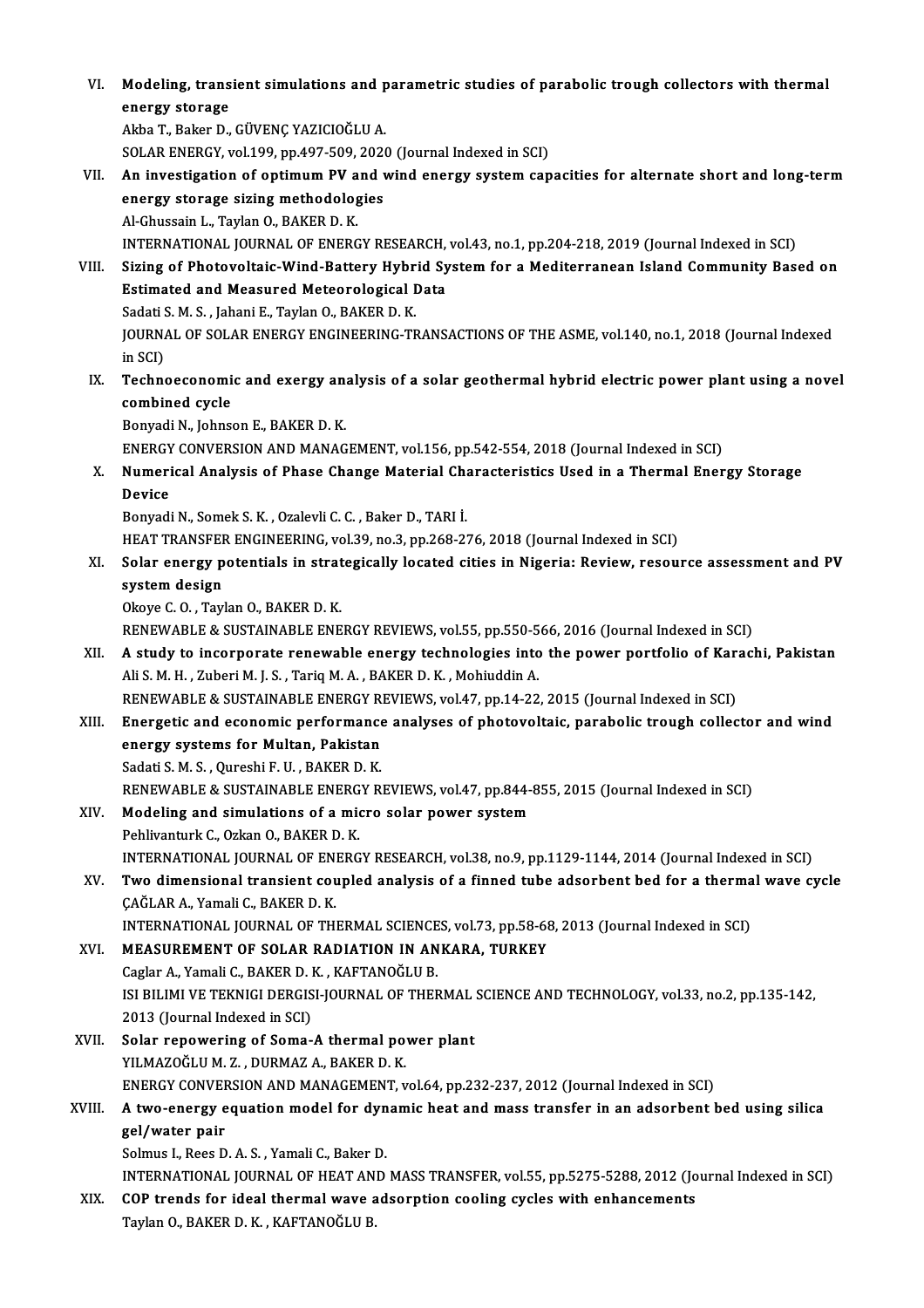INTERNATIONAL JOURNAL OF REFRIGERATION-REVUE INTERNATIONALE DU FROID, vol.35, no.3, pp.562-570,<br>2012 (Jaurnal Indoved in SCI) INTERNATIONAL JOURNAL OF<br>2012 (Journal Indexed in SCI)<br>Numerisel investigation of INTERNATIONAL JOURNAL OF REFRIGERATION-REVUE INTERNATIONALE DU FROID, vol.35, no.3, pp.5<br>2012 (Journal Indexed in SCI)<br>XX. Numerical investigation of coupled heat and mass transfer inside the adsorbent bed of an

- 2012 (Journal Indexed in SCI)<br>XX. Numerical investigation of coupled heat and mass transfer inside the adsorbent bed of an<br>adsorption cooling unit Solmus I., Rees D. A. S., Yamali C., Baker D., KAFTANOĞLU B. adsorption cooling unit<br>Solmus I., Rees D. A. S. , Yamali C., Baker D., KAFTANOĞLU B.<br>INTERNATIONAL JOURNAL OF REFRIGERATION-REVUE INTERNATIONALE DU FROID, vol.35, no.3, pp.652-662,<br>2012 (Jaurnal Indoved in SCD Solmus I., Rees D. A. S. , Yamali<br>INTERNATIONAL JOURNAL OF<br>2012 (Journal Indexed in SCI)<br>Experimental investigation INTERNATIONAL JOURNAL OF REFRIGERATION-REVUE INTERNATIONALE DU FROID, v<br>2012 (Journal Indexed in SCI)<br>XXI. Experimental investigation of a natural zeolite-water adsorption cooling unit<br>Solmus L KAETANOČLU B. Vamali G. Baka
- 2012 (Journal Indexed in SCI)<br>Experimental investigation of a natural zeolite-water adsorption cooling unit<br>Solmus I., KAFTANOĞLU B., Yamali C., Baker D. Experimental investigation of a natural zeolite-water adsorption cool<br>Solmus I., KAFTANOĞLU B., Yamali C., Baker D.<br>APPLIED ENERGY, vol.88, no.11, pp.4206-4213, 2011 (Journal Indexed in SCI)<br>MODELING OF PIPOLAR BLATES FOR
- XXII. MODELING OF BIPOLAR PLATES FOR PROTON EXCHANGE MEMBRANE FUEL CELLS<br>Ekiz A., Camci T., Turkmen I., SANKIR M., USLU S., BAKER D. K., Agar E. APPLIED ENERGY, vol.88, no.11, pp.4206-4213, 2011 (Journal Indexed MODELING OF BIPOLAR PLATES FOR PROTON EXCHANGE MENTRIES AND APPLITE AND ARGUITE AND ARGUITE OF FOURMAL OF THE BACULTY OF ENCINEERING AND APGUITECTURE OF JOURNAL OF THE FACULTY OF ENGINEERING AND ARCHITECTURE OF GAZI UNIVERSITY, vol.26, no.3, pp.591-605, Ekiz A., Camci T., Turkmen I., S*A*<br>JOURNAL OF THE FACULTY OF<br>2011 (Journal Indexed in SCI)<br>International Summer Engi JOURNAL OF THE FACULTY OF ENGINEERING AND ARCHITECTURE OF GAZI UNIVERSITY, vol.26, no.3, pp.591-6<br>2011 (Journal Indexed in SCI)<br>XXIII. International Summer Engineering Program on fuel cells for undergraduate engineering st
- 2011 (Journal Indexe<br>International Sumr<br>BAKER D. K. , Agar E.<br>INTERNATIONAL JOU International Summer Engineering Program on fuel cells for undergraduate engineering students<br>BAKER D. K. , Agar E.<br>INTERNATIONAL JOURNAL OF HYDROGEN ENERGY, vol.36, no.5, pp.3712-3725, 2011 (Journal Indexed in SCI)<br>Adeemt

- BAKER D. K., Agar E.<br>INTERNATIONAL JOURNAL OF HYDROGEN ENERGY, vol.36, no.5, pp.3712-3725, 2011 (Journal Indexer<br>XXIV. Adsorption properties of a natural zeolite-water pair for use in adsorption cooling cycles<br>Selmual Vame INTERNATIONAL JOURNAL OF HYDROGEN ENERGY, vol.<br>Adsorption properties of a natural zeolite-water <sub>]</sub><br>Solmus I., Yamali C., KAFTANOĞLU B., Baker D., Caglar A.<br>APRLIED ENERGY .vol.27, ne 6, np.2062-2067-2010 (Jou Adsorption properties of a natural zeolite-water pair for use in adsorption such a and the Solmus I., Yamali C., KAFTANOĞLU B., Baker D., Caglar A.<br>APPLIED ENERGY, vol.87, no.6, pp.2062-2067, 2010 (Journal Indexed in SCI)<br>
- Solmus I., Yamali C., KAFTANOĞLU B., Baker D., Caglar A.<br>APPLIED ENERGY, vol.87, no.6, pp.2062-2067, 2010 (Journal Indexed in SCI)<br>XXV. Thermodynamic limits to thermal regeneration in adsorption cooling cycles<br>BAKER D. K. **APPLIED EN<br>Thermodyn<br>BAKER D. K.<br>INTEPNATIC** Thermodynamic limits to thermal regeneration in adsorption cooling cycles<br>BAKER D. K.<br>INTERNATIONAL JOURNAL OF REFRIGERATION-REVUE INTERNATIONALE DU FROID, vol.31, no.1, pp.55-64, 2008<br>(Journal Indoved in SCD BAKER D. K.<br>INTERNATIONAL JOURN.<br>(Journal Indexed in SCI)<br>Prodisted impact of se INTERNATIONAL JOURNAL OF REFRIGERATION-REVUE INTERNATIONALE DU FROID, vol.31, no.1, pp.55-64, 200<br>(Journal Indexed in SCI)<br>XXVI. Predicted impact of collector and zeolite choice on the thermodynamic and economic performanc
- (Journal Indexed in SCI)<br>Predicted impact of collector and zeolite choice<br>of a solar-powered adsorption cooling system<br>Paker D.K., Kaftaneglu B. Predicted impact of col<br>of a solar-powered ads<br>Baker D. K. , Kaftanoglu B.<br>EXPEDIMENTAL HEAT TR. of a solar-powered adsorption cooling system<br>Baker D. K. , Kaftanoglu B.<br>EXPERIMENTAL HEAT TRANSFER, vol.20, no.2, pp.103-122, 2007 (Journal Indexed in SCI)

### Baker D. K., Kaftanoglu B.<br>EXPERIMENTAL HEAT TRANSFER, vol.20, no.2, pp.103-122, 2007 (Journal Inde<br>XXVII. Identifying and reducing scaling problems in solar hot water systems<br>Peker D. K., Vlist C. EXPERIMENTAL HE<br>Identifying and re<br>Baker D. K. , Vliet G.<br>JOUPNAL OF SOLAR Identifying and reducing scaling problems in solar hot water systems<br>Baker D. K. , Vliet G.<br>JOURNAL OF SOLAR ENERGY ENGINEERING-TRANSACTIONS OF THE ASME, vol.125, no.1, pp.61-66, 2003 (Journal<br>Indeved in SCD. Baker D. K. , Vlie<br>JOURNAL OF SO<br>Indexed in SCI)<br>Dosigning colo JOURNAL OF SOLAR ENERGY ENGINEERING-TRANSACTIONS OF THE<br>Indexed in SCI)<br>XXVIII. Designing solar hot water systems for scaling environments<br>Bakan D K, Vliat C

# Indexed in SCI)<br>Designing solar h<br>Baker D. K. , Vliet G.<br>JOUPNAL OF SOLAR

Designing solar hot water systems for scaling environments<br>Baker D. K. , Vliet G.<br>JOURNAL OF SOLAR ENERGY ENGINEERING-TRANSACTIONS OF THE ASME, vol.123, no.1, pp.43-47, 2001 (Journal<br>Indeved in SCD. Baker D. K. , Vlie<br>JOURNAL OF SO<br>Indexed in SCI)

# Articles Published in Other Journals

I. Tricles Published in Other Journals<br>I. Normalized Thermodynamic Model for Intermittent Energy Systems and Application to Solar-<br>Rewered Adserntion Cooling Systems Normalized Thermodynamic Model for<br>Powered Adsorption Cooling Systems<br>Taylan O, BAKER D, K., Kaftanaghi B Normalized Thermodynamic Mod<br>Powered Adsorption Cooling Syst<br>Taylan O., BAKER D. K. , Kaftanoglu B.<br>INTERNATIONAL JOURNAL OF THERN Powered Adsorption Cooling Systems<br>Taylan O., BAKER D. K. , Kaftanoglu B.<br>INTERNATIONAL JOURNAL OF THERMODYNAMICS, vol.14, no.3, pp.107-115, 2011 (Journal Indexed in ESCI)

#### Books&Book Chapters

ooks & Book Chapters<br>I. Technical Study of a Hybrid Solar-Geothermal Power Plant and its Application to a Thermal Design<br>Course Technic<br>Technic<br><sub>PAKEP I</sub> Technical Study of a Hybrid So<br>Course<br>BAKER D. K. , Özalevli C., Sömek K.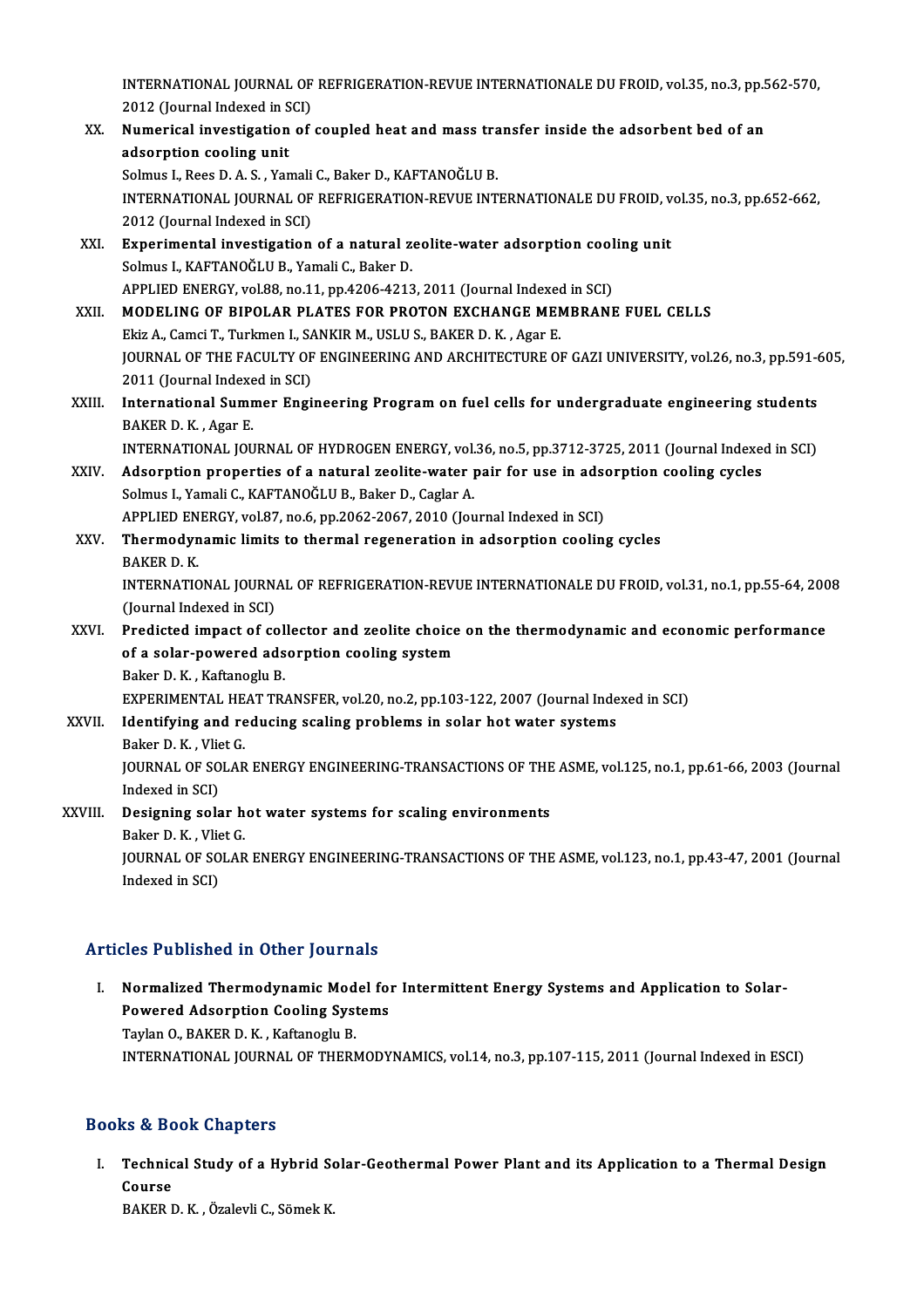in: Progress in Clean Energy Volume 2 Novel Systems and Applications, Dincer, I., Colpan, C.O., Kizilkan, O., Ezan,<br>M.A., Editer, Springer, Cham, pp.997,010, 2015 in: Progress in Clean Energy Volume 2 Novel Sy<br>M.A., Editor, Springer, Cham, pp.887-910, 2015<br>Medeling and Transient Simulations of 30 in: Progress in Clean Energy Volume 2 Novel Systems and Applications, Dincer, I., Colpan, C.O., Kizilkan, O., Ezan,<br>M.A., Editor, Springer, Cham, pp.887-910, 2015<br>II. Modeling and Transient Simulations of 30 MW Solar Therm

- M.A., Editor, Springer, Cham, pp.887-910, 2015<br>II. Modeling and Transient Simulations of 30 MW Solar Thermal Electric Power Plants in the Northeast<br>Mediterranean Region BİLYAZ S., Singh R., KARSHENASS A., BAKER D. K. Mediterranean Region<br>BİLYAZ S., Singh R., KARSHENASS A., BAKER D. K.<br>in: Progress in Clean Energy Volume 2 Novel Systems and Applications, Dincer, I., Colpan, C.O., Kizilkan, O., Ezan,<br>M.A., Editor, Springer, Cham, np.1099 BİLYAZ S., Singh R., KARSHENASS A., BAKER D. K.<br>in: Progress in Clean Energy Volume 2 Novel Syste<br>M.A. , Editor, Springer, Cham, pp.1099-1114, 2015<br>Technisel Analysis of Hybrid Desissant Cooli in: Progress in Clean Energy Volume 2 Novel Systems and Applications, Dincer, I., Colp<br>M.A., Editor, Springer, Cham, pp.1099-1114, 2015<br>III. Technical Analysis of Hybrid Desiccant Cooling in a Mediterranean Climate<br>KARSUEN
- M.A., Editor, Springer, Cham, pp.1099-1114, 2015<br>Technical Analysis of Hybrid Desiccant Cooli<br>KARSHENASS A., BAKER D. K., YAMALI C., Singh R. Technical Analysis of Hybrid Desiccant Cooling in a Mediterranean Climate<br>KARSHENASS A., BAKER D. K. , YAMALI C., Singh R.<br>in: Progress in Clean Energy Volume 2 Novel Systems and Applications, Dincer, I., Colpan, C.O., Kiz KARSHENASS A., BAKER D. K. , YAMALI C., Singh<br>in: Progress in Clean Energy Volume 2 Novel Sy:<br>M.A. , Editor, Springer, Cham, pp.911-928, 2015<br>Thermodynamics An Integrated Learning S M.A., Editor, Springer, Cham, pp.911-928, 2015
- IV. Thermodynamics An Integrated Learning System<br>schmidt P., Ezekoye O., Howell J., BAKER D. K. John Wiley & Sons, 2006

#### Refereed Congress / Symposium Publications in Proceedings

- I. Water Sludge Drying: Modelling of a Solar Thermal Plant for a Solar Vacuum Dryer Poca Gongress / Symposium I ushcations in I roceeuings<br>Water Sludge Drying: Modelling of a Solar Thermal Plant for a Solar Vacuum Dr<br>Bartali R., BAYER Ö., Pınarlı D., Erdoğan S., Bolognese M., BAKER D. K. , Pratticò L., Cr Water Sludge Drying: Modelling<br>Bartali R., BAYER Ö., Pınarlı D., Erdoğ<br>EuroSun 2020, 01 September 2020<br>Hybridization of a seathermal n Bartali R., BAYER Ö., Pınarlı D., Erdoğan S., Bolognese M., BAKER D. K., Pratticò L., Crei<br>EuroSun 2020, 01 September 2020<br>II. Hybridization of a geothermal power plant with biomass driven sCO2 cycle<br>Muthi B. BAKER D. K.,
- EuroSun 2020, 01 September 2020<br>Hybridization of a geothermal power p<br>Mutlu B., BAKER D. K. , KAZANÇ ÖZERİNÇ F.<br>Fisht European Conference en Bonewable E Hybridization of a geothermal power plant with biomass driven sCO2 cycle<br>Mutlu B., BAKER D. K., KAZANÇ ÖZERİNÇ F.<br>Eight European Conference on Renewable Energy Systems (ECRES2020), 24 - 25 August 2020<br>Davelopment of View E
- Mutlu B., BAKER D. K. , KAZANÇ ÖZERİNÇ F.<br>Eight European Conference on Renewable Energy Systems (ECRES2020), 24 25 August 2020<br>III. Development of View Factor Correlations for Modeling Thermal Radiation in Solid Part Eight European Conference on<br>Development of View Facto<br>Receivers Using CFD-DEM<br>ishneen e PAKEP D K. TABL Development of View Factor<br>Receivers Using CFD-DEM<br>johnson e., BAKER D. K. , TARI İ.<br>SelarPACES2019: Selar Pewer a Receivers Using CFD-DEM<br>johnson e., BAKER D. K. , TARI İ.<br>SolarPACES2018: Solar Power and Chemical Energy Systems, Morocco, Morocco, 2 - 05 October 2018

johnson e., BAKER D. K. , TARI İ.<br>SolarPACES2018: Solar Power and Chemical Energy Systems, Morocco, Morocco, 2<br>IV. Concentrating Solar Thermal: Global Trends and Opportunities in Turkey<br>BAKER D. K. SolarPACES2<br>Concentrat<br>BAKER D. K.<br>TÜPA TOPP Concentrating Solar Thermal: Global Trends and Opportunities in Turkey<br>BAKER D. K.<br>TÜBA-TOBB ETÜ one day Energy Conference, Ankara, Turkey, 11 September 2017<br>NUMERICAL COMPARISON AND SIZING OF SENSIRLE AND LATENT TUERN

TÜBA-TOBB ETÜ one day Energy Conference, Ankara, Turkey, 11 September 2017

BAKER D. K.<br>TÜBA-TOBB ETÜ one day Energy Conference, Ankara, Turkey, 11 September 2017<br>V. NUMERICAL COMPARISON AND SIZING OF SENSIBLE AND LATENT THERMAL ENERGY STORAGE FOR<br>COMPRESSED AIR ENERGY STORAGE SYSTEMS KayaM.,TARI İ.,BAKERD.K.

COMPRESSED AIR ENERGY STORAGE SYSTEMS<br>Kaya M., TARI İ., BAKER D. K.<br>ASME International Mechanical Engineering Congress and Exposition (IMECE2016), Arizona, United States Of<br>America, 11, 17 Nevember 2016 Kaya M., TARI İ., BAKER D. K.<br>ASME International Mechanical En<br>America, 11 - 17 November 2016<br>Proposal of a Novel Cravity E. America, 11 - 17 November 2016<br>VI. Proposal of a Novel Gravity-Fed, Particle-Filled Solar Receiver

- JOHNSONE.,BakerD.,TARI İ. Proposal of a Novel Gravity-Fed, Particle-Filled Solar Receiver<br>JOHNSON E., Baker D., TARI İ.<br>22nd International Conference on Concentrating Solar Power and Chemical Energy Systems (SOLARPACES), Abu<br>Phobi United Arab Emira JOHNSON E., Baker D., TARI İ.<br>22nd International Conference on Concentrating Solar Power<br>Dhabi, United Arab Emirates, 11 - 14 October 2016, vol.1850<br>Study Gase of Solar Thermal and Photovoltais Heat Pu 22nd International Conference on Concentrating Solar Power and Chemical Energy Systems (SOLARPACES),<br>Dhabi, United Arab Emirates, 11 - 14 October 2016, vol.1850<br>VII. Study Case of Solar Thermal and Photovoltaic Heat Pump S
- Dhabi, United Arab Emirates, 11 14 October 2016, vol.1850<br>Study Case of Solar Thermal and Photovoltaic Heat Pump<br>Moia-Pol A., Pujol-Nadal R., Martinez-Moll V., Bonyadi N., Baker D.<br>11th ISES EuroSun Conference Pelme Spei Study Case of Solar Thermal and Photovoltaic Heat Pump System for D<br>Moia-Pol A., Pujol-Nadal R., Martinez-Moll V., Bonyadi N., Baker D.<br>11th ISES EuroSun Conference, Palma, Spain, 11 - 14 October 2016, pp.762-766<br>TECHNICAL

Moia-Pol A., Pujol-Nadal R., Martinez-Moll V., Bonyadi N., Baker D.<br>11th ISES EuroSun Conference, Palma, Spain, 11 - 14 October 2016, pp.762-766<br>VIII. TECHNICAL FEASIBILITY STUDY OF A SOLAR GEOTHERMAL HYBRID ELECTRIC P 11th ISES EuroSun Conference, Palma, Spain, 11 - 14 October 2016, pp.762-766<br>TECHNICAL FEASIBILITY STUDY OF A SOLAR GEOTHERMAL HYBRID EI<br>A COMBINED CYCLE<br>bonyadi n., johnson e., BAKER D. K. **TECHNICAL FEASIBILITY STUD<br>A COMBINED CYCLE<br>bonyadin., johnson e., BAKER D. K.<br>SelerPages 2016 Conference. Abu E** 

SolarPaces2016Conference,AbuDhabi,UnitedArabEmirates,11 -14October 2016

bonyadi n., johnson e., BAKER D. K.<br>SolarPaces 2016 Conference, Abu Dhabi, United Arab Emirates, 11 - 14 October 2016<br>IX. Solar Thermal Electricity Overview Activities in Turkey and New METU GÜNAM Laboratory ODAK<br>RAKER D. SolarPaces 2<br>S<mark>olar Theri</mark><br>BAKER D. K.<br>INTERNATIC Solar Thermal Electricity Overview Activities in Turkey and New METU GÜNAM Laboratory O<br>BAKER D. K.<br>INTERNATIONAL WORKSHOP ON SPECIAL TOPICS ON POLYMERIC COMPOSITES, 24 - 26 February 2016<br>Eunerimental analysis of energy st BAKER D. K.<br>INTERNATIONAL WORKSHOP ON SPECIAL TOPICS ON POLYMERIC COMPOSITES, 24 - 26 February 2016<br>X. Experimental analysis of energy storage device using phase change material integrated with a milk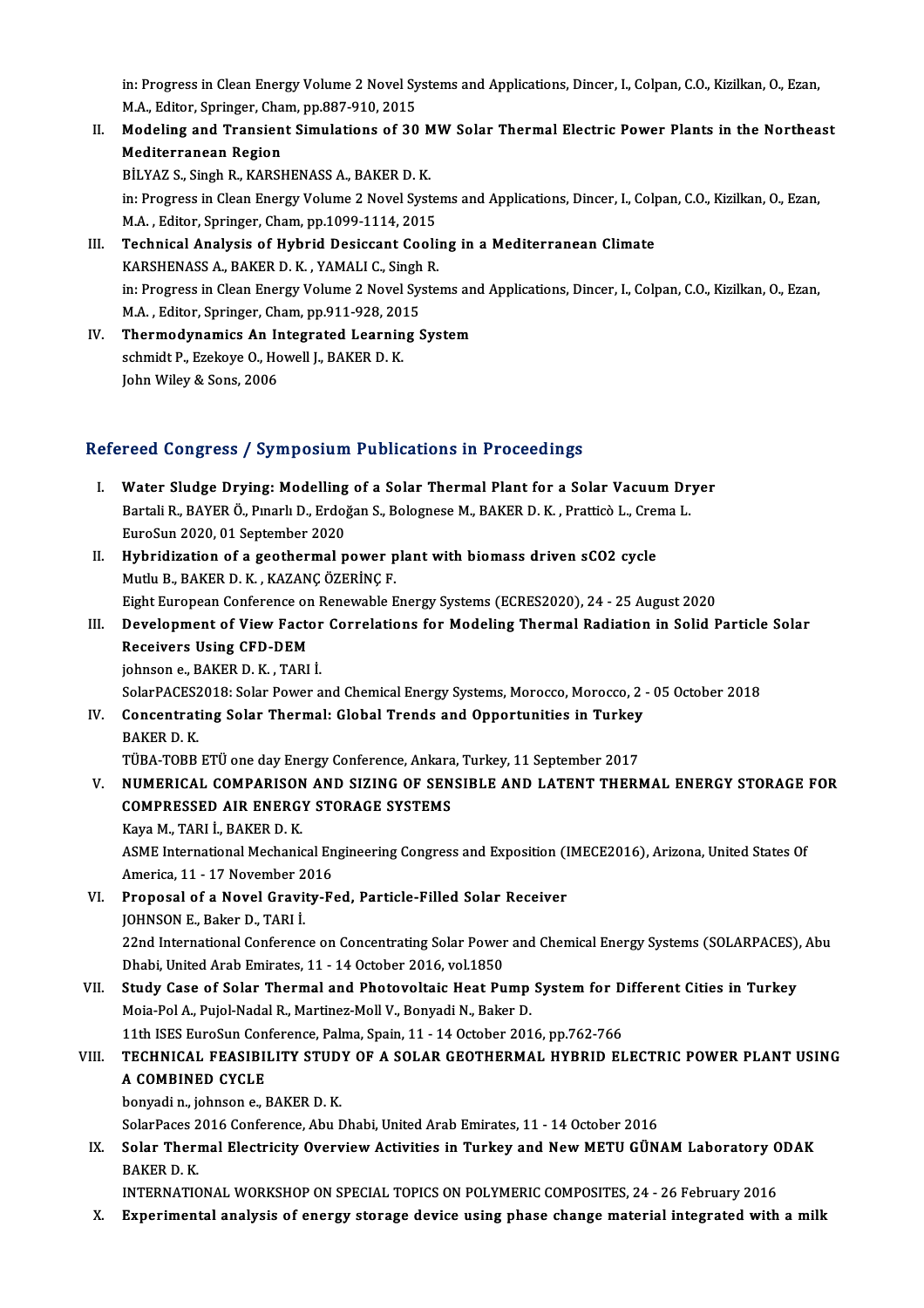storage system

NIMAB.,SOMEKS.K. ,CCIHANO.,BAKERD.K. ,TARI İ.

storage system<br>NIMA B., SOMEK S. K. , C CIHAN O., BAKER D. K. , TARI İ.<br>1st Thermal and Fluid Engineering Summer Conference, TFESC, New-York, United States Of America, 9 - 12 August NIMA<br>1st Th<br>2015 1st Thermal and Fluid Engineering Summer Conference, TFES<br>2015<br>XI. A methodology for designing tonpilz type transducers<br>conpile BAKER D K, CALISKAN M

## 2015<br>A methodology for designing to<br>çepnik., BAKER D.K. , ÇALIŞKAN M.<br>2rd International Conference and Ex 3rd InternationalConference and Exhibition on Underwater Acoustics, 21 - 26 June 2015<br>3rd International Conference and Exhibition on Underwater Acoustics, 21 - 26 June 2015<br>Modeling of the restifier of a mini absorption so

cepni k., BAKER D. K. , CALIŞKAN M.<br>3rd International Conference and Exhibition on Underwater Acoustics, 21 - 26 June 2015<br>XII. Modeling of the rectifier of a mini absorption cooling device using ceramic hollow fiber membr 3rd International Conference and Exhibition on<br>Modeling of the rectifier of a mini absorpt<br>OZKAN O., GÜVENÇ YAZICIOĞLU A., BAKER D. K.<br>ASME ATI ULT 2015 - Thermal Energy Systems: L Modeling of the rectifier of a mini absorption cooling device using ceramic hollow fiber membranes<br>OZKAN O., GÜVENÇ YAZICIOĞLU A., BAKER D. K.<br>ASME-ATI-UIT 2015 - Thermal Energy Systems: Production, Storage, Utilization an

0ZKA<br>ASME<br>2015<br>Nume ASME-ATI-UIT 2015 - Thermal Energy Systems: Production, Storage, Utilization and the Environment, 17 - 20<br>2015<br>XIII. Numerical Analysis of Phase Change Material Characteristics in a Thermal Energy Storage Heat<br>Exchanger

### 2015<br>XIII. Numerical Analysis of Phase Change Material Characteristics in a Thermal Energy Storage Heat<br>Exchanger Numerical Analysis of Phase Change Material Charac<br>Exchanger<br>NIMA B., SOMEK S. K. , OZALEVLI C. C. , BAKER D. K. , TARI İ.<br>ASME ATI UIT 2015 Conference en Thermal Energy System

ASME-ATI-UIT 2015 Conference on Thermal Energy Systems: Production, Storage, Utilization and the Environment,<br>Napoli, Italy, 17 - 20 May 2015 NIMA B., SOMEK S. K. , OZALEVI<br>ASME-ATI-UIT 2015 Conference<br>Napoli, Italy, 17 - 20 May 2015<br>Numaniaal analygia of phase ASME-ATI-UIT 2015 Conference on Thermal Energy Systems: Production, Storage, Utilization and the Environment,<br>Napoli, Italy, 17 - 20 May 2015<br>XIV. Numerical analysis of phase change material characteristics used in a therm

## Napoli, Italy, 17 - 20 May 2015<br>**Numerical analysis of phase change material c.**<br>Bonyadi N., kazım s., Özalevli c., BAKER D. K. , TARI İ.<br>ASME ATI UIT 2015 Conforence en Thermal Frerey. Numerical analysis of phase change material characteristics used in a thermal energy storage device<br>Bonyadi N., kazım s., Özalevli c., BAKER D. K. , TARI İ.<br>ASME-ATI-UIT 2015 Conference on Thermal Energy Systems: Productio

Bonyadi N., kazım s., Özale<br>ASME-ATI-UIT 2015 Confe<br>17 May - 20 August 2015<br>EYBERIMENTAL INVES: ASME-ATI-UIT 2015 Conference on Thermal Energy Systems: Production, Storage, Utilization and the Env<br>17 May - 20 August 2015<br>XV. EXPERIMENTAL INVESTIGATION OF SINGLE-PHASE LIQUID FLOW AND HEAT TRANSFER IN

### 17 May - 20 August 2015<br>XV. EXPERIMENTAL INVESTIGATION OF SINGLE-PHASE LIQUID FLOW AND HEAT TRANSFER IN<br>MULTIPORT MINICHANNELS EXPERIMENTAL INVESTIGATION OF SIN<br>MULTIPORT MINICHANNELS<br>Altinoz M., GÜVENÇ YAZICIOĞLU A., Baker D.<br>12th International Conference on Nanochann

MULTIPORT MINICHANNELS<br>Altinoz M., GÜVENÇ YAZICIOĞLU A., Baker D.<br>12th International Conference on Nanochannels, Microchannels and Minichannels (ICNMM), Illinois, United States<br>Of Americe 3 - 97 August 2014 Altinoz M., GÜVENÇ YAZICIOĞLU<br>12th International Conference o<br>Of America, 3 - 07 August 2014 12th International Conference on Nanochannels, Microchannels and Minichannels (ICNMM), Illinois, United State<br>Of America, 3 - 07 August 2014<br>XVI. Adsorbent Refrigerant Comparison for a Solar Powered Adsorption Cooling Syst

## Of America, 3<br>Adsorbent F<br>Simulations<br>TAVI AN O-P Adsorbent Refrigerant Comparisor<br>Simulations<br>TAYLAN 0., BAKER D. K. , Kaftanoglu B.<br>10th BEWLA (the Ecderation of Europe

10thREHVA(the FederationofEuropeanHeating andAir ConditioningAssociations)WorldCongress (Clima TAYLAN O., BAKER D. K. , Kaftanoglu B.<br>10th REHVA (the Federation of Europear<br>2010), Antalya, Turkey, 9 - 12 May 2010<br>Berematrie Study and Seesonal Simu 10th REHVA (the Federation of European Heating and Air Conditioning Associations) World Congress (<br>2010), Antalya, Turkey, 9 - 12 May 2010<br>XVII. Parametric Study and Seasonal Simulations of a Solar Powered Adsorption Cooli

### 2010), Antalya, Turkey, 9 - 12 May 2010<br>Parametric Study and Seasonal Simulations of a Solar Powered Adsorption Cooling System<br>TAYLAN O., BAKER D. K. , Kaftanoglu B. Parametric Study and Seasonal Simulations of a Solar Powered Adsorption Cooling System<br>TAYLAN 0., BAKER D. K. , Kaftanoglu B.<br>22nd International Conference on Efficiency, Cost, Optimization, Simulation and Environmental Im

TAYLAN O., BAKER D. K. , Kaftanoglu B.<br>22nd International Conference on Efficiency, Cost, Optimization, Simulation and Environme<br>Systems (ECOS 2009), Foz do Iguaçu, Brazil, 30 August - 03 September 2009, pp.833-842<br>TRENDS 22nd International Conference on Efficiency, Cost, Optimization, Simulation and Environmental Impact of Energy<br>Systems (ECOS 2009), Foz do Iguaçu, Brazil, 30 August - 03 September 2009, pp.833-842<br>XVIII. TRENDS IN COP FOR

## Systems (ECOS 2009)<br>TRENDS IN COP FO<br>NUMBER OF BEDS<br>BAKER D K. Koftang TRENDS IN COP FOR AD.<br>NUMBER OF BEDS<br>BAKER D. K. , Kaftanoglu B.<br>2nd International Conferen

NUMBER OF BEDS<br>BAKER D. K. , Kaftanoglu B.<br>2nd International Conference on Energy Sustainability, Florida, United States Of America, 10 - 14 August 2008,<br>nn 601-609 BAKER D. K.<br>2nd Internat<br>pp.601-608<br>ThermeNet 2nd International Conference on Energy Sustainability, Florida, Unit<br>pp.601-608<br>XIX. ThermoNet: Part of an integrated website-textbook system<br>Poker D. Conliding A.

# pp.601-608<br><mark>ThermoNet: Part o</mark>f<br>Baker D., Canlidinc A.<br>International Confore

Baker D., Canlidinc A.<br>International Conference on Education and Information Systems - Technologies and Application, Florida, United States Of America, 21 - 25 July 2004, pp.199-204

#### Supported Projects

BAKER D. K., CB Strateji ve Bütçe Başkanlığı (Kalkınma Bakanlığı) Projesi, GÜNAM Expansion project, 2014 - Continues Baker D.K., Kale N., Kazanç Özerinç F., H2020 Project, GEOSMART, 2019 - 2023 BAKER D. K. , CB Strateji ve Bütçe Başkanlığı (Kalkınma Bakanlığı) Projesi, GÜNAM Expansion project, 2014 - Contin<br>Baker D. K. , Kale N., Kazanç Özerinç F., H2020 Project, GEOSMART, 2019 - 2023<br>Baker D. K. , Tari I., Okutu

Baker D. K. , Kale N., Kazanç Özerinç F., H2020 Project, GEOSMART, 2019<br>Baker D. K. , Tari I., Okutucu Özyurt H. T. , Akata Kurç B., Çulfaz Emecen P.<br>SolarTwins: Solar Twinning to Create Solar Research Twins, 2020 - 2022